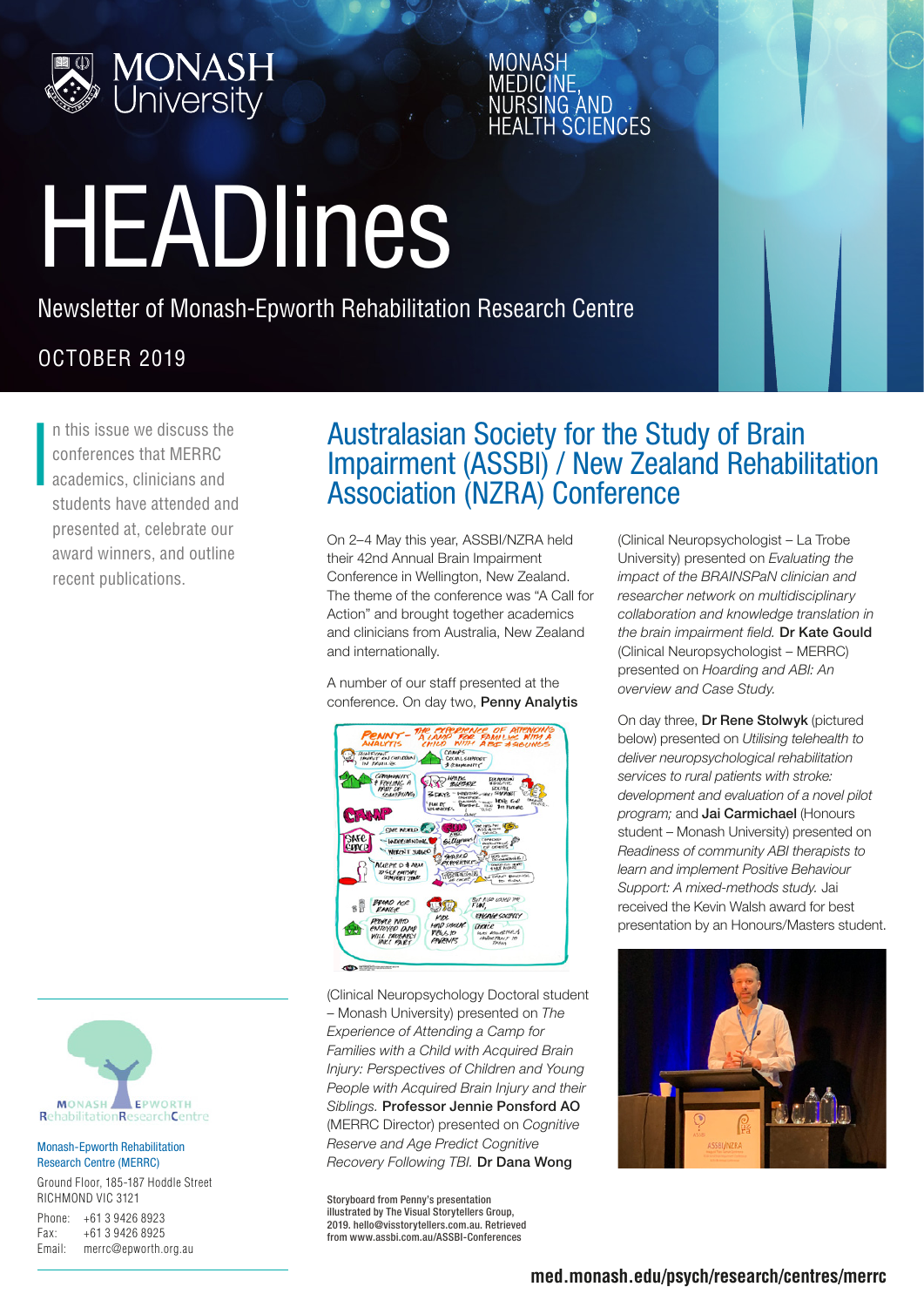## Neuropsychological Rehabilitation Special Interest Group of WFNR Conference



Penny Analytis (left) and Prof Jennie Ponsford (right) at the NR-SIG-WFNR conference

The Neuropsychological Rehabilitation Special Interest Group of WFNR (NR-SIG-WFNR) held its 16th biannual conference in Granada, Spain, at the end of June. The conference is attended by internationally based researchers and clinicians from a range of fields including neuropsychology, clinical psychology, occupational therapy, speech and language therapy, physiotherapy, social work, medicine and nursing. The focus of the conference is on rehabilitation of the neuropsychological consequences of acquired brain injury.

Professor Jennie Ponsford AO presented two papers, *Factors associated with working alliance and homework compliance and their association with response to cognitive behavioural therapy for anxiety and depression following traumatic brain injury* (work conducted with Dr Leah Zelencich, Dr Nik Kazantsis and Dr Dana Wong) and *Efficacy of activities of daily living retraining during post-traumatic amnesia: A randomised controlled trial* (work conducted with Dr Jessica Trevena-Peters and Dr Adam McKay from MERRC). Penny Analytis presented on *The experience of the sibling relationship when one sibling has an acquired brain injury. Penny also had a poster on Supporting children and young people with an acquired brain injury (ABI) and their siblings: The experience of a camp for families with a child with an ABI.*

## SMART STROKES Conference

The 14th annual SMART STROKES conference was held in the Hunter Valley, NSW, from 8–9 August. The conference is attended by health professionals who work with people at risk of, or directly impacted by, a stroke event, along with decision-makers allocating stroke-related services and funding. Each year, the conference attracts a range of health professionals, including Nurses, Physiotherapists, Occupational Therapists, Speech Pathologists, Dietitians, Social Workers, Clinical Psychologists, Doctors and those working in the field of research.

This year, Dr Rene Stolwyk was the keynote speaker at the conference. He presented on *Incorporating evidence-based cognitive and mood assessment and intervention into interdisciplinary stroke rehabilitation: it can be done!* In addition, he was invited to hold a workshop: *A practical guide on how to facilitate team-wide cognitive and mood assessment and intervention into stroke rehabilitation.* This was a fantastic opportunity to engage and share ideas with a broad range of individuals from multidisciplinary backgrounds.



Dr Rene Stolwyk presents at the SMART STROKES conference in August

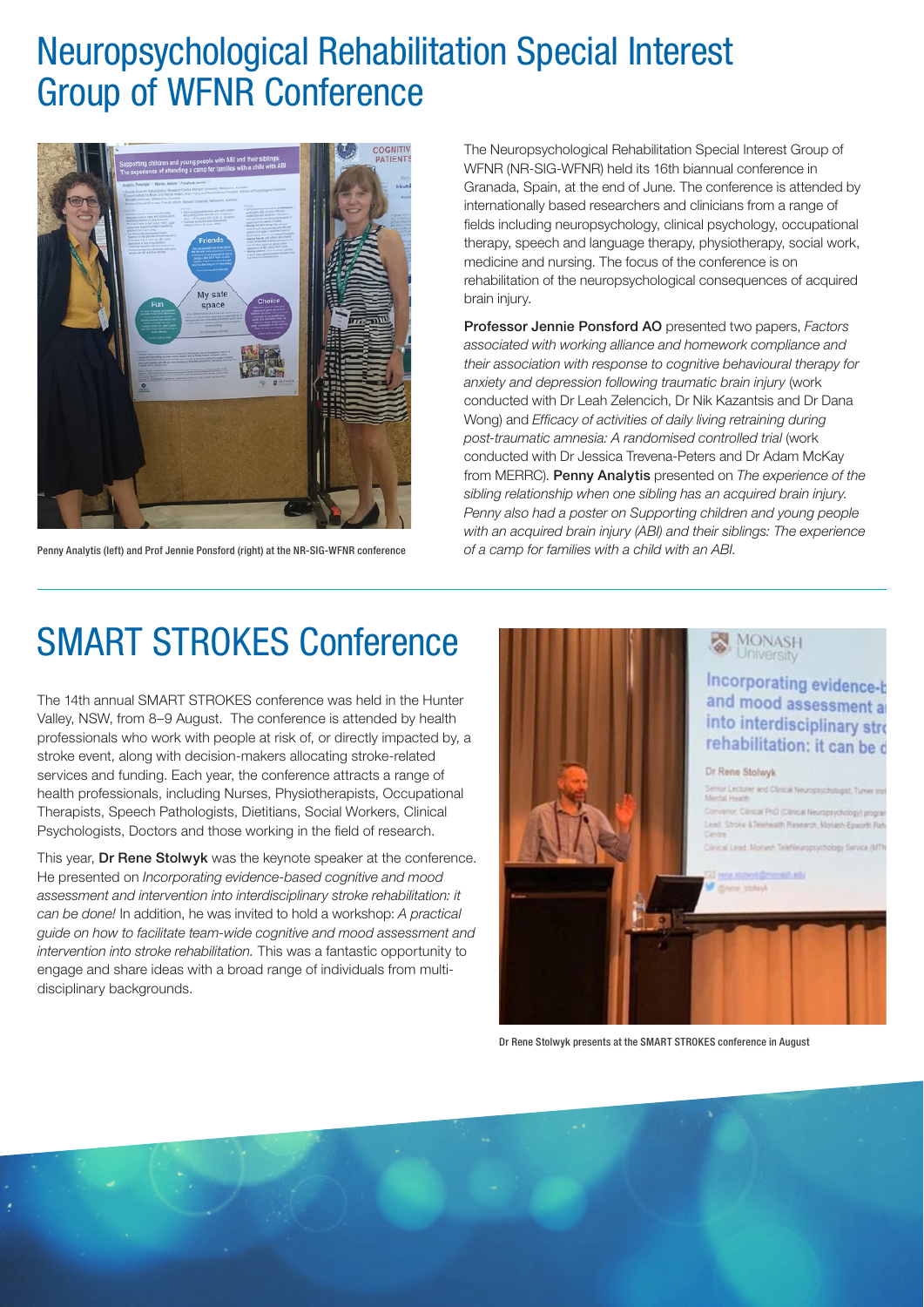## Australian Paediatric Neuropsychology Research Network (APNRN) Meeting

The inaugural meeting for the APNRN was held in Sydney on 15–16 August. This was attended by paediatric specialists in fields of neuropsychology, clinical psychology and allied health from Australia and New Zealand. The event showcased the latest trends in neuropsychology research and practice, and provided an opportunity for collaboration and new research directions, with a strong focus on early career research.

Dr Cathy Willmott presented during the Traumatic Brain Injury symposium on *Sports concussion and headgear use in paediatric populations.* Jen Makovec-Knight (Clinical Neuropsychology Doctoral student – Monash University) *Soft-shell headgear as injury prevention in youth team collision sports: A systematic review.*



Dr Cathy Willmott (left) and Jen Makovec-Knight (right) with her award at the APNRN meeting

## Prizes and Awards

#### **MAY**

Jai Carmichael (Honours student – Monash University) received the Kevin Walsh award for best presentation by an Honours/Masters student following his presentation at ASSBI on *Readiness of community ABI therapists to learn and implement Positive Behaviour Support: A mixed-methods study*.

#### ALIGLIST

Jen Makovec-Knight (Clinical Neuropsychology Doctoral student – Monash University) was awarded the student prize for her presentation on *Soft-shell headgear as injury prevention in youth team collision sports: A systematic review* at the inaugural APNRN meeting in Sydney.

#### **SEPTEMBER**

Professor Jennie Ponsford AO was awarded an Investigator Grant by the NHMRC to continue her research into developing and implementing evidencebased treatments to improve outcome following brain injury. This grant will provide funding over the next 5 years to progress research into a wide range of interventions for individuals following brain injury.